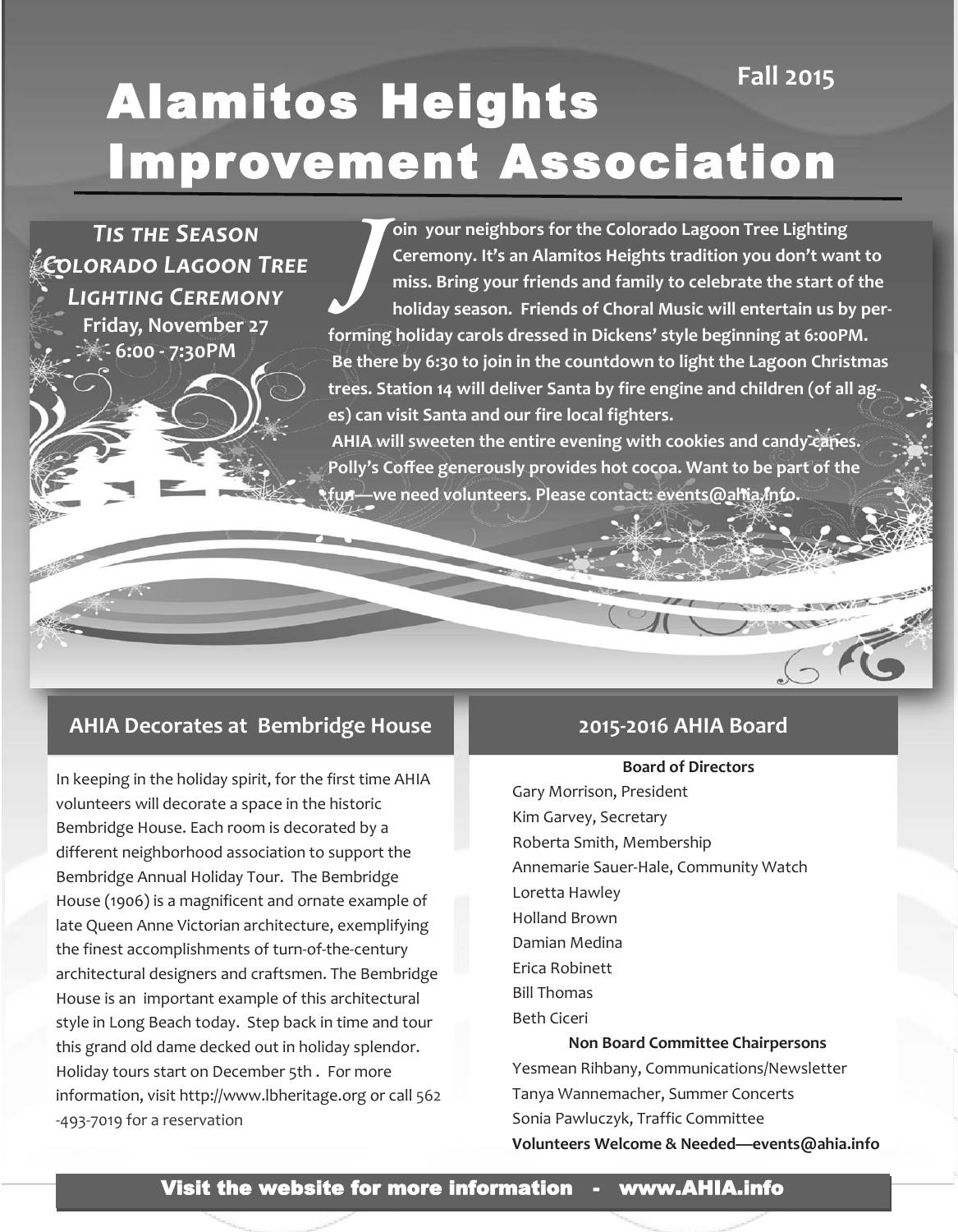# President's Message

The AHIA Board is dedicated to providing opportunities to bring our community together and build stronger connections. It's with pleasure I took office as AHIA President this year. I have the opportunity to work with a great Board, each member committed to Alamitos Heights. We are grateful to Roberta Smith for three consecutive years of leadership as President. We appreciate Damian Medina, Annemarie Sauer-Hale, and Bill Thomas's continued service to AHIA. Welcome to new Board members Holland Brown, Kim Garvey, Loretta Hawley and Erica Robinett. Special thanks go to our outgoing Board members Tanya Wannamaker, Yesmean Rihbany, Chris York and Annette Dhein for their hard work and dedication, past and present. By the time you read this, Mayor Garcia will have addressed AHIA members at our October 26 Community Meeting. And, we want you input on future meetings. Our Colorado Lagoon Tree Lighting event is fast approaching and we look forward to seeing you there, at the AHIA Summer Picnic, and at the AHIA Summer Concerts. Safety is important, and we are working to build an even stronger Community Watch program this year. We can't do any of this without your support, so please join in on our 2016 membership drive and send your check in today. See you around the

(562)818.5763 leslie@lesismor.com www.LesIsMor.com neighborhood, Gary Morrison

### Website Support Needed

**Do you have website expertise? Are you interested in helping AHIA with their website?**

If you would like to learn more and share your expertise, please contact Yesmean Rihbany, Communications Chairperson, **[ahianews@outlook](mailto:ahianews@outlook.com)**.com. We are looking for volunteers to help with website updates and design.

## **Staying in Touch**



Communication is at the heart of a community, and we have many ways to stay connected. Here are the different options, you take advantage of.

**Email Blast:** AHIA wants to provide timely communication. Every 4-6 weeks you can receive an email covering up-to-date information. If you know of friends and neighbors who are not receiving emails, encourage them to get on the distribution list by sending their email address to Damian Medina - ahiatreasurer2012@gmail.com. Don't miss out on what's happening in your community and city.

**Hard Copy Newsletter**: All residents receive a hard copy newsletter twice a year focusing on events.

**Website**: Check out our web site for information, resources, calendar of events, past newsletters, photos of past events, and much more. www.ahia.info

**Nextdoor.com:** If you haven't joined nextdoor.com, do it today. It's free. It is a website dedicated to connecting communities. You'll be connected to other AH residents allowing you get news updates, share resources, ask for help, advertise goods for sale,

and learn about events.



**Broker Associate** 



**Alamitos Heights** Resident & Broker for over 30 years



OFFICE 562.756.6500 [-MIL goodingjp@aol.com

6265 East 2nd Street Long Beach, California 90803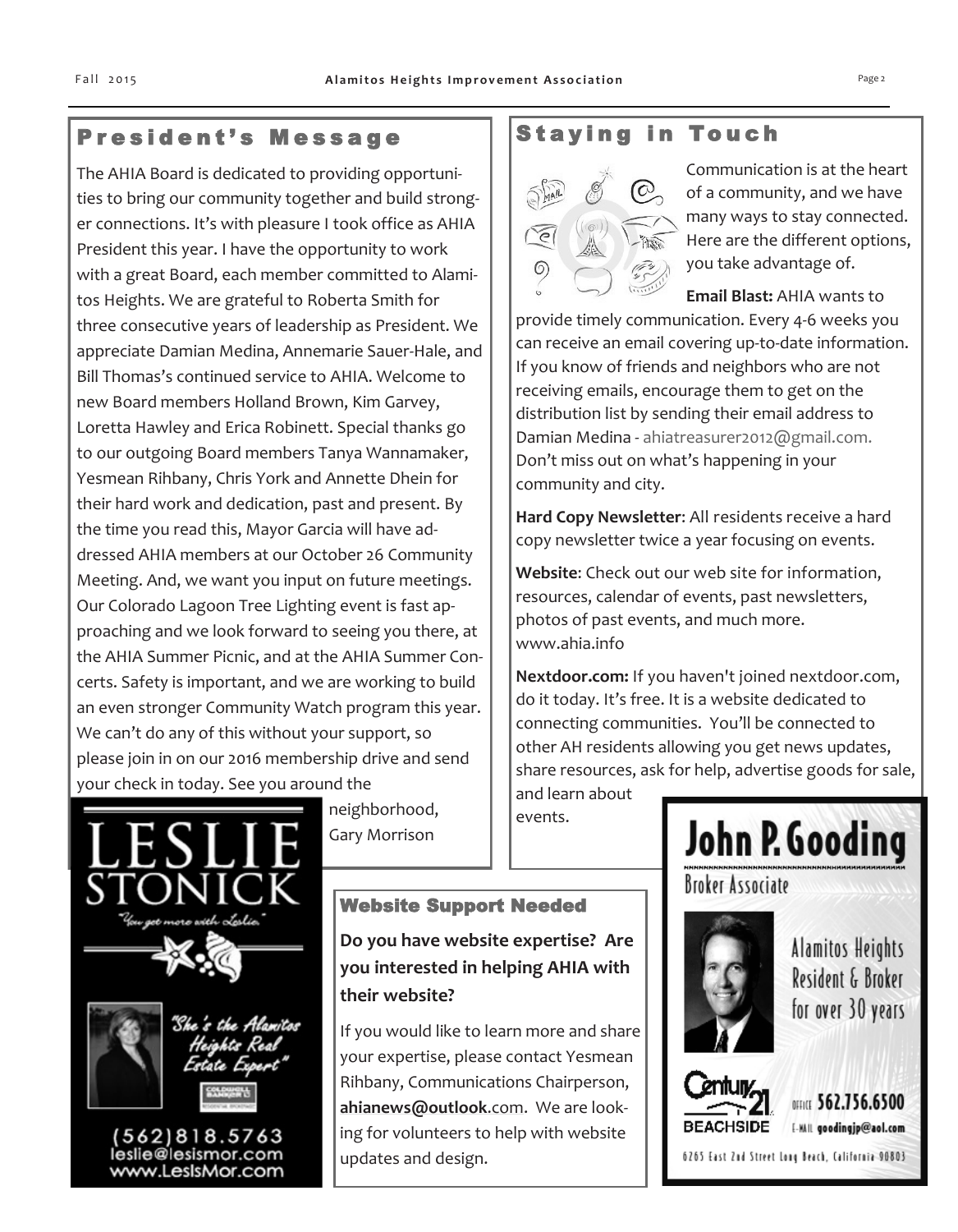# Be an AHIA Member —Join Today

### **2 0 1 6 M e m b e r s h i p D r i v e i s O n**

AHIA exists to support our community, providing Alamitos Heights with special events, Community Watch, AHIA Community Meetings, the Annual Picnic, Fun Run, Lagoon Tree Lighting, extra summer concerts, the website, and newsletter. All for only \$30 per household. Please send in your 2016 dues today with the information sheet below. It's also available on the AHIA website: www.AHIA.info

### **Alamitos Heights Improvement Association (AHIA) - 2016 Membership Form**

| $\Box$ Enclosed is my check for \$30.00                         | Please accept an additional donation of $\frac{1}{5}$ |
|-----------------------------------------------------------------|-------------------------------------------------------|
| $\Box$ Please contact me about how to get more involved in AHIA |                                                       |

| Name:    |        |
|----------|--------|
| Address: |        |
| Email:   | Phone: |

**Important: provide an email address to receive up to date AHIA news, events, safety, and meeting information! It will only be used for AHIA communication.**

**How would you prefer to receive AHIA's biannual newsletter? Email - Full Color version or Postal Mail - Hardcopy B&W version**

> **Return this form and your check to: AHIA, PO Box 14571, Long Beach, CA 90853 or drop it off at 387 Manila**



## Holiday Decorating Contest

Join the Alamitos Heights neighborhood for our annual 2015 Holiday Home Decorating Contest. Every house is eligible. All you have to do is decorate! No entry form needed. The judges will be out the third week of December and leave a sign in the winners' front yards. It's a fun surprise to come home and see that you have won! Categories are: Best Use of

Lights, Originality, Humor, Best Yard Display, and Most Traditional Use of Lights. If you want to make sure we see your house or need additional information, please email the head elf at [califciceris@gmail.com.](mailto:califciceris@gmail.com)